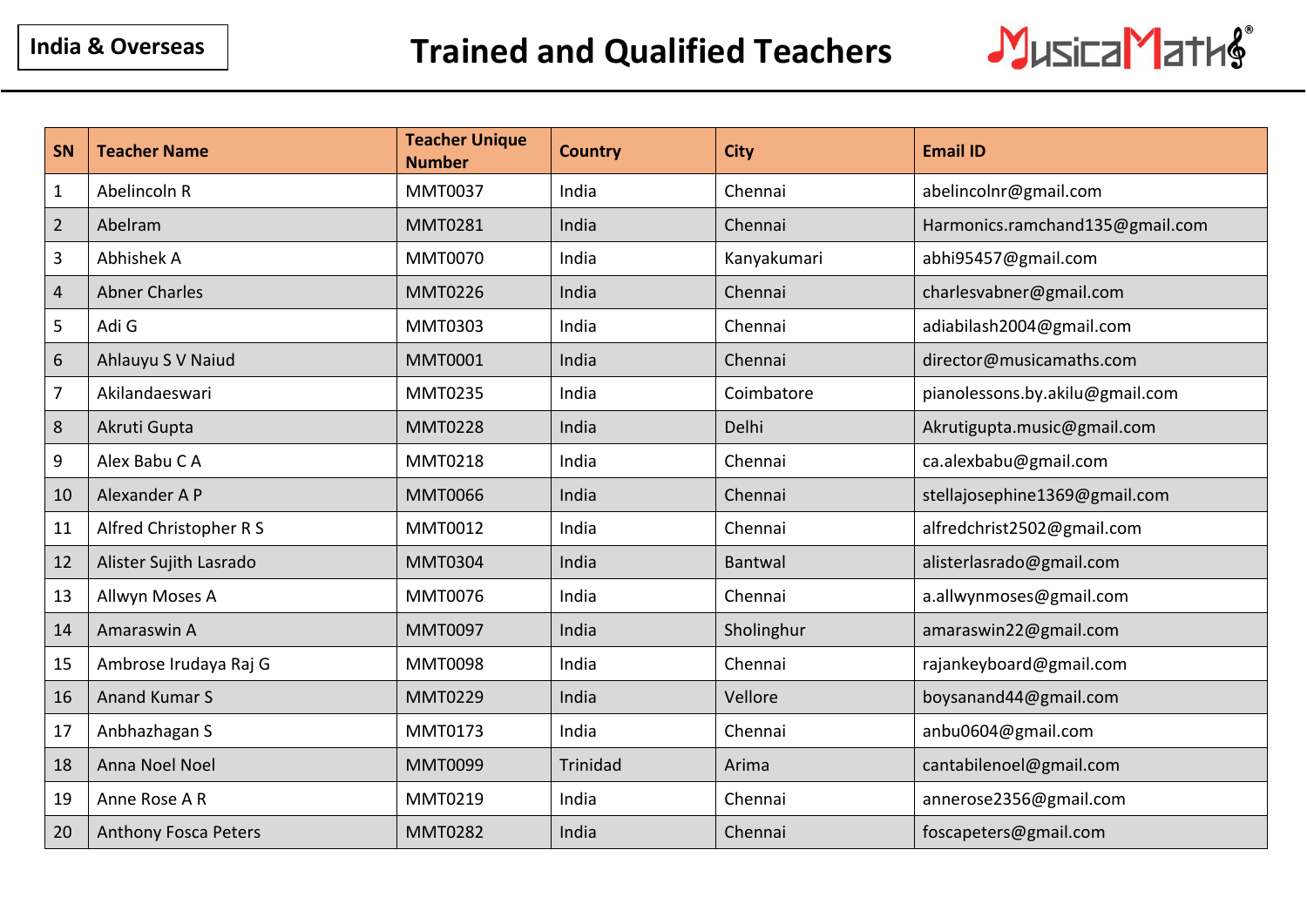

| SN | <b>Teacher Name</b>      | <b>Teacher Unique</b><br><b>Number</b> | <b>Country</b> | <b>City</b>           | <b>Email ID</b>                |
|----|--------------------------|----------------------------------------|----------------|-----------------------|--------------------------------|
| 21 | <b>Aravind Kumar S</b>   | MMT0071                                | India          | Chennai               | aravindshankar321@gmail.com    |
| 22 | Aravinth Kumar J         | <b>MMT0032</b>                         | India          | Chennai               | aravinthmusic@yahoo.com        |
| 23 | Aripaka Bhagya Srinivasu | <b>MMT0053</b>                         | India          | Kiakinada muncipality | absv1111@gmail.com             |
| 24 | Arokia Raj A             | <b>MMT0174</b>                         | India          | Vellore               | keyboardrajan@gmail.com        |
| 25 | Arul Ruben               | <b>MMT0003</b>                         | India          | Chennai               | adlinesneha@gmail.com          |
| 26 | Arumbazhagan S           | <b>MMT0175</b>                         | India          | Chennai               | arumbu111@gmail.com            |
| 27 | Arun C                   | <b>MMT0100</b>                         | India          | Chennai               | arundrummer1@gmail.com         |
| 28 | Aruna Kumar Devarapalli  | <b>MMT0028</b>                         | India          | Vijayawada            | evasschoolofmusic@gmail.com    |
| 29 | Ashok Kumar B            | <b>MMT0101</b>                         | India          | Chennai               | vinoashokmusic@gmail.com       |
| 30 | Ashok Rudrapati          | <b>MMT0102</b>                         | India          | Vishakhapatnam        | ashok3as@gmail.com             |
| 31 | Ashwani Kumar            | MMT0230                                | India          | Kapurthala            | vayudevgan@gmail.com           |
| 32 | Aswinraj B               | <b>MMT0176</b>                         | India          | Vellore               | aswinraj.bb@gmail.com          |
| 33 | Ayswarya Srinivasan      | MMT0302                                | India          | Chennai               | ayswarya.89nov@gmail.com       |
| 34 | <b>Baba George</b>       | <b>MMT0103</b>                         | India          | Chennai               | kanmalaygeorge@gmail.com       |
| 35 | Babu C                   | MMT0231                                | India          | Vellore               | babumusic1234@gmail.com        |
| 36 | Babu Krishnan            | <b>MMT0067</b>                         | India          | Chennai               | mc50babu.k@gmail.com           |
| 37 | Balaji B                 | <b>MMT0040</b>                         | India          | Chennai               | balajibalan@yahoo.co.in        |
| 38 | Balasubramaniam CS       | <b>MMT0017</b>                         | India          | Chennai               | learn@yamaniacademyofmusic.com |
| 39 | Balu C                   | <b>MMT0033</b>                         | India          | Chennai               | rigaman86@yahoo.in             |
| 40 | Baskar Raj Mariappan     | <b>MMT0104</b>                         | India          | Chennai               | musicbaskar007@gmail.com       |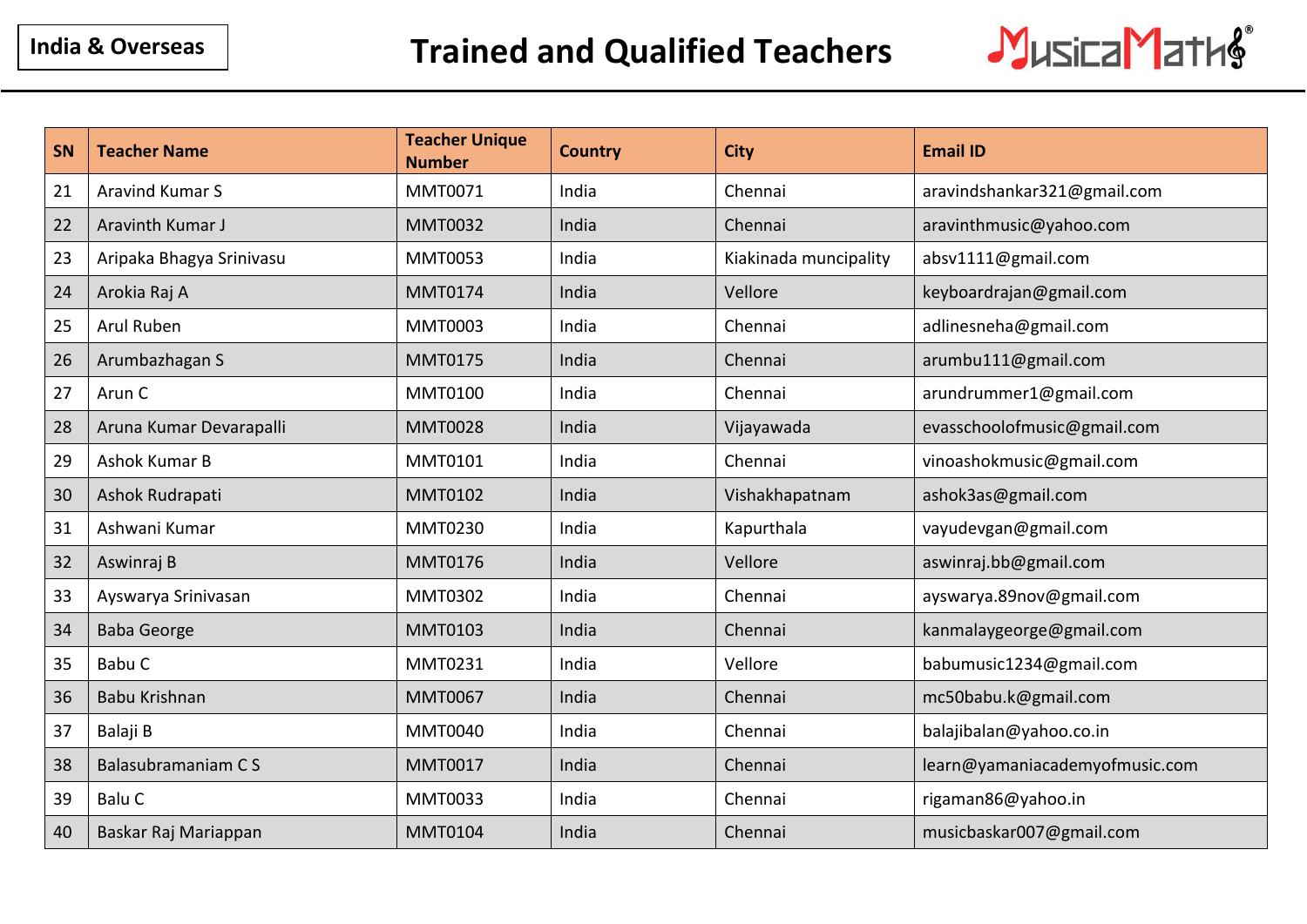

| SN | <b>Teacher Name</b>        | <b>Teacher Unique</b><br><b>Number</b> | <b>Country</b> | <b>City</b> | <b>Email ID</b>                     |
|----|----------------------------|----------------------------------------|----------------|-------------|-------------------------------------|
| 41 | Bhagavan Das Jakkapu       | <b>MMT0034</b>                         | India          | Kakinada    | bhagavansmusicalinstitute@gmail.com |
| 42 | <b>Bianca Sharon Shiri</b> | <b>MMT0049</b>                         | India          | Mysore      | bishaz27@gmail.com                  |
| 43 | Bright Raj A               | <b>MMT0177</b>                         | India          | Chennai     | brightmelodies@gmail.com            |
| 44 | Caleb Mauwa                | <b>MMT0178</b>                         | Zimbabwe       | Mutare      | mauwacaleb@gmail.com                |
| 45 | Caleb Prem Kumar           | <b>MMT0056</b>                         | India          | Chennai     | premcaleb@gmail.com                 |
| 46 | Chakkravarthy Joshua M     | <b>MMT0232</b>                         | India          | Coimbatore  | chakkujoshuajs@gmail.com            |
| 47 | Chandrasekar G             | <b>MMT0233</b>                         | India          | Chennai     | gcsrad@gmail.com                    |
| 48 | <b>Charles Premkumar R</b> | <b>MMT0234</b>                         | India          | Coimbatore  | rcharlespremkumar@gmail.com         |
| 49 | Charles Rathinasamy        | <b>MMT0041</b>                         | India          | Chennai     | charlesebijo@gmail.com              |
| 50 | Charles Thangaiya Ragland  | <b>MMT0042</b>                         | India          | Chennai     | charlesrag@gmail.com                |
| 51 | Chinni Krishna B P         | <b>MMT0106</b>                         | India          | Chennai     | ckrishna953@googlemail.com          |
| 52 | Chitra M                   | <b>MMT0107</b>                         | India          | Ranipet     | kkavithaigal@gmail.com              |
| 53 | Christy Vincent L          | <b>MMT0227</b>                         | India          | Chennai     | christyvincent29@gmail.com          |
| 54 | Cornelius Willem Kleynhans | <b>MMT0236</b>                         | South Africa   | Nelspruit   | cwkleynhans@gmail.com               |
| 55 | Courage Masamba            | <b>MMT0108</b>                         | Zimbabwe       | Harare      | hfmusicconnect@gmail.com            |
| 56 | Darwin Borrah              | <b>MMT0237</b>                         | India          | Chennai     | soundman.demo5@gmail.com            |
| 57 | David Myla                 | <b>MMT0305</b>                         | India          | Tuni        | David.myla14@gmail.com              |
| 58 | David Naviri               | <b>MMT0283</b>                         | India          | Rajahmundry | fflife2@gmail.com                   |
| 59 | David Prakasa B            | <b>MMT0179</b>                         | India          | Coimbatore  | davidprakasa@gmail.com              |
| 60 | David Raj A                | <b>MMT0086</b>                         | India          | Chennai     | davidsalamon1973@gmail.com          |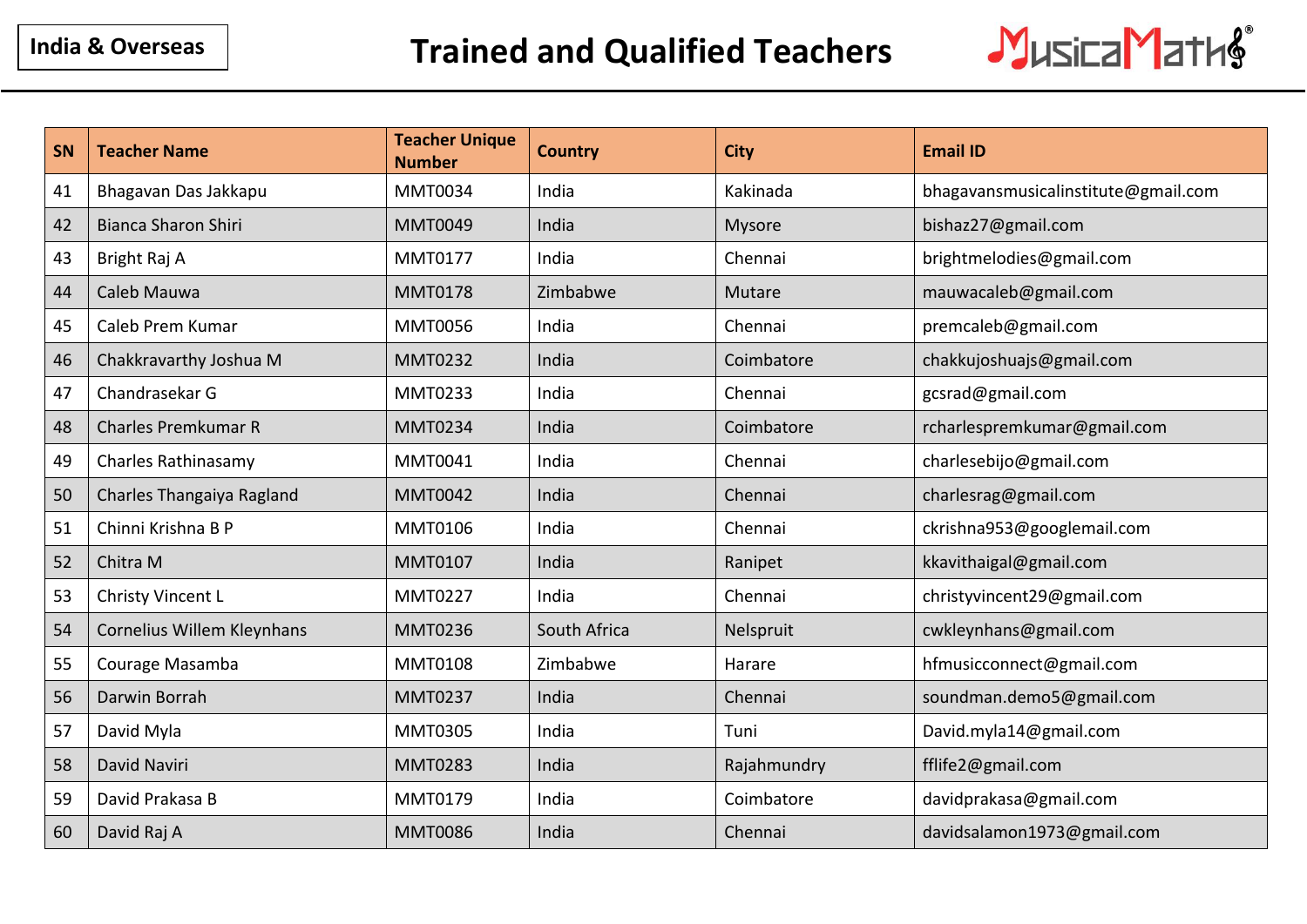

| <b>SN</b> | <b>Teacher Name</b>         | <b>Teacher Unique</b><br><b>Number</b> | <b>Country</b>              | <b>City</b> | <b>Email ID</b>                |
|-----------|-----------------------------|----------------------------------------|-----------------------------|-------------|--------------------------------|
| 61        | Debdulal Karmakar           | <b>MMT0306</b>                         | India                       | Siliguri    | debdulalonstrings@gmail.com    |
| 62        | Deepa Ajith                 | <b>MMT0180</b>                         | <b>United Arab Emirates</b> | Dubai       | SUBRAMDEEPA@GMAIL.COM          |
| 63        | Deepak S                    | <b>MMT0238</b>                         | India                       | Chennai     | tritonkeys66@gmail.com         |
| 64        | Deepika K                   | <b>MMT0050</b>                         | India                       | Chennai     | anandhdeepu@gmail.com          |
| 65        | Deepika Kalaiselvan         | <b>MMT0109</b>                         | India                       | Chennai     | deepikayadhav123@gmail.com     |
| 66        | Deivanai A/P Kathrivelu     | <b>MMT0220</b>                         | Malaysia                    | Johor       | Deivanaikathrivelu@gmail.com   |
| 67        | Deva K                      | <b>MMT0110</b>                         | India                       | Chennai     | devamusic1987@gmail.com        |
| 68        | Devasitham V                | <b>MMT0010</b>                         | India                       | Chennai     | devaindia2002@yahoo.com        |
| 69        | Dhivakar S                  | <b>MMT0111</b>                         | India                       | Chennai     | shyampearl@gmail.com           |
| 70        | Dinesh Pathi D              | <b>MMT0112</b>                         | India                       | Chennai     | divyalaya1993@gmail.com        |
| 71        | Divya Samuel                | <b>MMT0078</b>                         | India                       | Bangalore   | divyaprajwal82@gmail.com       |
| 72        | Donald M Ephraim            | <b>MMT0181</b>                         | India                       | Coimbatore  | donald ephraim@yahoo.com       |
| 73        | Durgesh Sharma              | <b>MMT0221</b>                         | India                       | Piparia     | sharma.piyush6858@gmail.com    |
| 74        | Elayaraja S                 | <b>MMT0113</b>                         | India                       | Chennai     | elayarajatonyroyster@gmail.com |
| 75        | Elgin R S                   | <b>MMT0239</b>                         | India                       | Nagercoil   | elginshone11@gmail.com         |
| 76        | <b>Esther P</b>             | <b>MMT0020</b>                         | India                       | Chennai     | Nil@musicamaths.com            |
| 77        | Esther Priyanka G           | <b>MMT0182</b>                         | India                       | Chennai     | gestherpriyanka07@gmail.com    |
| 78        | Evarista Titis Mediska Sari | <b>MMT0009</b>                         | India                       | Vijayawada  | evasschoolofmusic@gmail.com    |
| 79        | Ganesh Y P                  | MMT0183                                | India                       | Chennai     | yp.ganesh85@gmail.com          |
| 80        | Gayathri Sellathurai        | <b>MMT0114</b>                         | Sri Lanka                   | Colombo     | ruthgaya@yahoo.com             |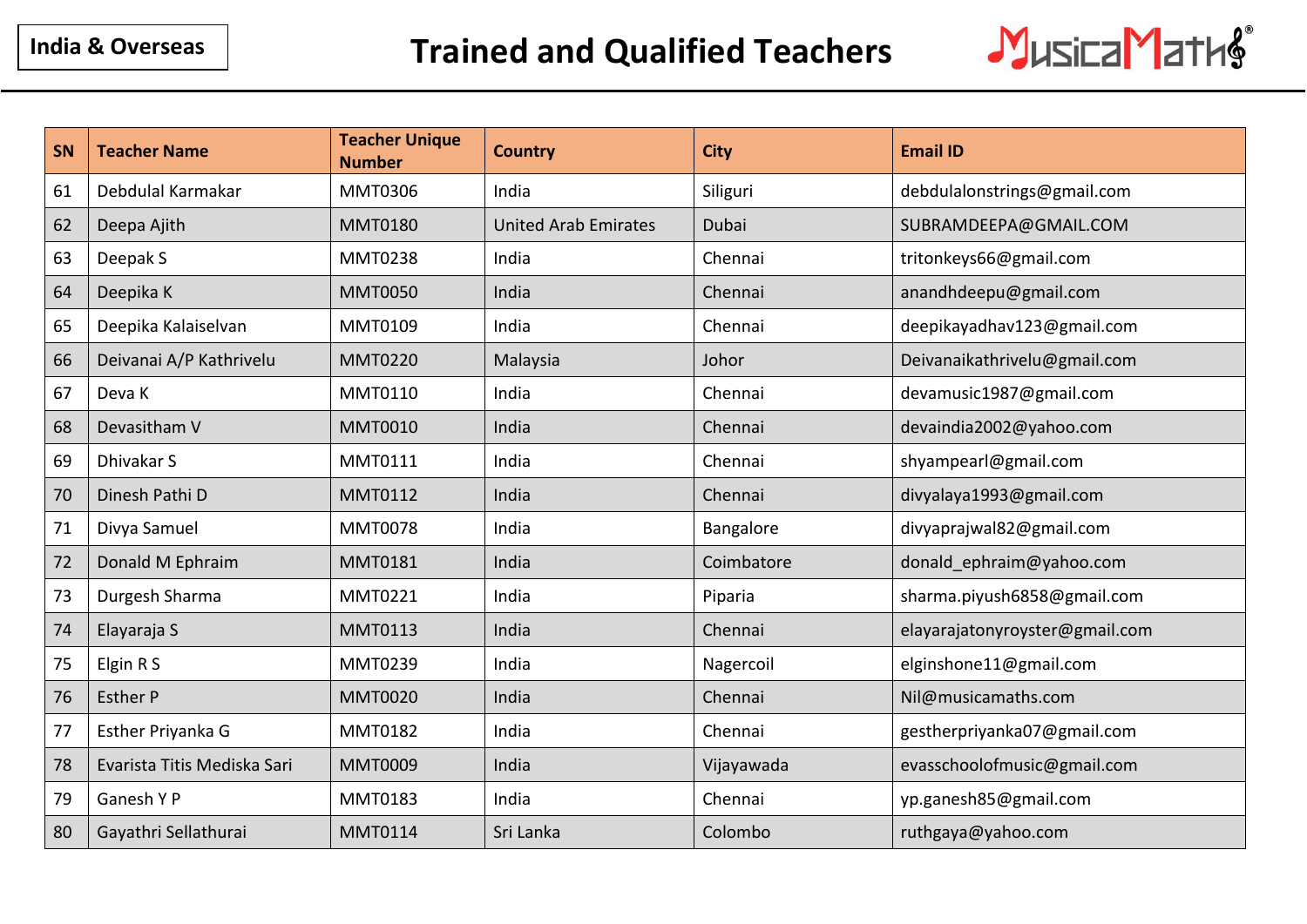

| <b>SN</b> | <b>Teacher Name</b>         | <b>Teacher Unique</b><br><b>Number</b> | <b>Country</b> | <b>City</b> | <b>Email ID</b>               |
|-----------|-----------------------------|----------------------------------------|----------------|-------------|-------------------------------|
| 81        | George C                    | <b>MMT0115</b>                         | India          | Chennai     | cgeorgemusic@gmail.com        |
| 82        | <b>Gerard Ernest</b>        | <b>MMT0059</b>                         | India          | <b>KGF</b>  | gerrylead@gmail.com           |
| 83        | <b>Gerard Joseph Martin</b> | <b>MMT0023</b>                         | India          | Chennai     | gerard737@gmail.com           |
| 84        | Gideon D                    | <b>MMT0072</b>                         | India          | Chennai     | gideonsofficial@gmail.com     |
| 85        | <b>Gift Paka</b>            | <b>MMT0222</b>                         | Zimbabwe       | Harare      | akapent@gmail.com             |
| 86        | <b>Gnana Priyan Francis</b> | <b>MMT0061</b>                         | India          | Chennai     | gnanapriyanfrancis@gmail.com  |
| 87        | Gopinath P                  | <b>MMT0116</b>                         | India          | Chennai     | palanigopinath2015@gmail.com  |
| 88        | Goutham Raj P               | <b>MMT0117</b>                         | India          | Chennai     | goutam.raj17@gmail.com        |
| 89        | Gowtham O                   | <b>MMT0240</b>                         | India          | Chennai     | prakashgowtham180@gmail.com   |
| 90        | Gunasekar S                 | <b>MMT0308</b>                         | India          | Salem       | joshuaguna24@gmail.com        |
| 91        | Hanumantharao V             | <b>MMT0118</b>                         | India          | Chennai     | hanmanth40@gmail.com          |
| 92        | <b>Haridoss B</b>           | <b>MMT0119</b>                         | India          | Chennai     | haridossmaster@gmail.com      |
| 93        | Harikrishnan R              | <b>MMT0120</b>                         | India          | Chennai     | 7noteshari@gmail.com          |
| 94        | Hariprasad K                | <b>MMT0241</b>                         | India          | Mysore      | mrhariprasadk@gmail.com       |
| 95        | Harpreet Singh Khurana      | <b>MMT0184</b>                         | India          | Bhopal      | muzikstationn@gmail.com       |
| 96        | Ilayaraja A                 | <b>MMT0091</b>                         | India          | Namakkal    | rimtrinity@gmail.com          |
| 97        | Immanuel D                  | <b>MMT0025</b>                         | India          | Chennai     | immans2@yahoo.co.in           |
| 98        | Immanuel R                  | <b>MMT0185</b>                         | India          | Chennai     | immanworks@gmail.com          |
| 99        | Issac Jayakumar             | <b>MMT0284</b>                         | India          | Chennai     | issacsamjacob@gmail.com       |
| 100       | Issacraj T                  | <b>MMT0242</b>                         | India          | Chennai     | uturnforchristindia@gmail.com |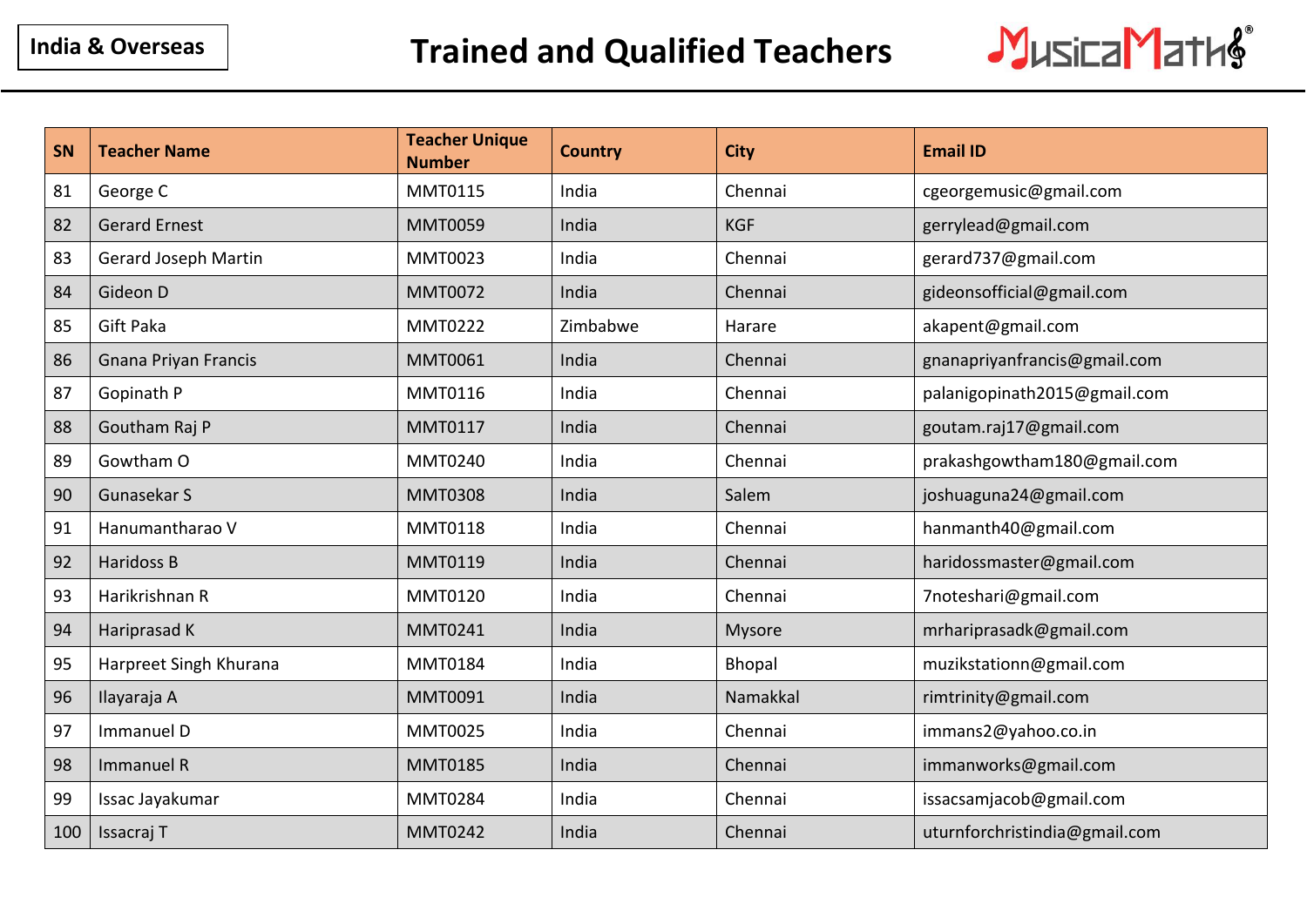

| SN  | <b>Teacher Name</b>         | <b>Teacher Unique</b><br><b>Number</b> | <b>Country</b>              | <b>City</b>        | <b>Email ID</b>                   |
|-----|-----------------------------|----------------------------------------|-----------------------------|--------------------|-----------------------------------|
| 101 | Jacob Paul                  | <b>MMT0014</b>                         | India                       | Chennai            | jacob23041999@gmail.com           |
| 102 | Jaiganesh S                 | <b>MMT0121</b>                         | India                       | Chennai            | jaidrummerkmmc@gmail.com          |
| 103 | Jaisingh Sundar             | <b>MMT0062</b>                         | India                       | Bangalore          | jaisinghsundar@gmail.com          |
| 104 | Jakkapu Premkumar           | <b>MMT0043</b>                         | India                       | Kakinada           | prem.jakkapu@gmail.com            |
| 105 | James Inbaraj J             | <b>MMT0243</b>                         | India                       | Chennai            | j.jamesinbaraj@gmail.com          |
| 106 | James L                     | <b>MMT0244</b>                         | India                       | Tirupattur         | jamespriya81@gmail.com            |
| 107 | Jangiti Raja Ratnam         | <b>MMT0186</b>                         | India                       | Hyderabad          | ratnammusic64@gmail.com           |
| 108 | Jaya Kumar N                | <b>MMT0069</b>                         | India                       | Chennai            | jairaagh73@gmail.com              |
| 109 | Jayalakshmi A               | <b>MMT0055</b>                         | India                       | Sriperumandur      | jayalakshmi57269@gmail.com        |
| 110 | Jayamani Devarapalli        | <b>MMT0122</b>                         | India                       | Vijayawada         | jayamanidevarapalli23@gmail.com   |
| 111 | Jayaprakash S               | <b>MMT0092</b>                         | India                       | Nagercoil          | jayaprakashihdf@gmail.com         |
| 112 | Jebakumar Benjamin Durairaj | <b>MMT0063</b>                         | <b>United Arab Emirates</b> | Abu Dhabi          | jebakumarbensi@gmail.com          |
| 113 | Jeena Mary George           | <b>MMT0073</b>                         | India                       | Chennai            | jeenamg27@gmail.com               |
| 114 | Jenipher Jesima S           | <b>MMT0285</b>                         | India                       | Porayar            | jenipherjebakumar152015@gmail.com |
| 115 | Jeremiah John               | <b>MMT0286</b>                         | India                       | Chennai            | sparrowmusicalscg@gmail.com       |
| 116 | Jero S                      | <b>MMT0031</b>                         | India                       | Chennai            | fsmusic2009@gmail.com             |
| 117 | Jerome Roopesh J            | <b>MMT0123</b>                         | India                       | Bangalore          | jeromeroopesh912@gmail.com        |
| 118 | Jerson Dadivas Ayuno        | <b>MMT0245</b>                         | Philippines                 | <b>Baguio City</b> | azeasa@gmail.com                  |
| 119 | Jetty Devamani Prem Kumar   | <b>MMT0287</b>                         | India                       | Peddapuram         | premkumarjd7@gmail.com            |
| 120 | Joel J                      | <b>MMT0309</b>                         | India                       | Chennai            | JOE777J2000@YAHOO.CO.IN           |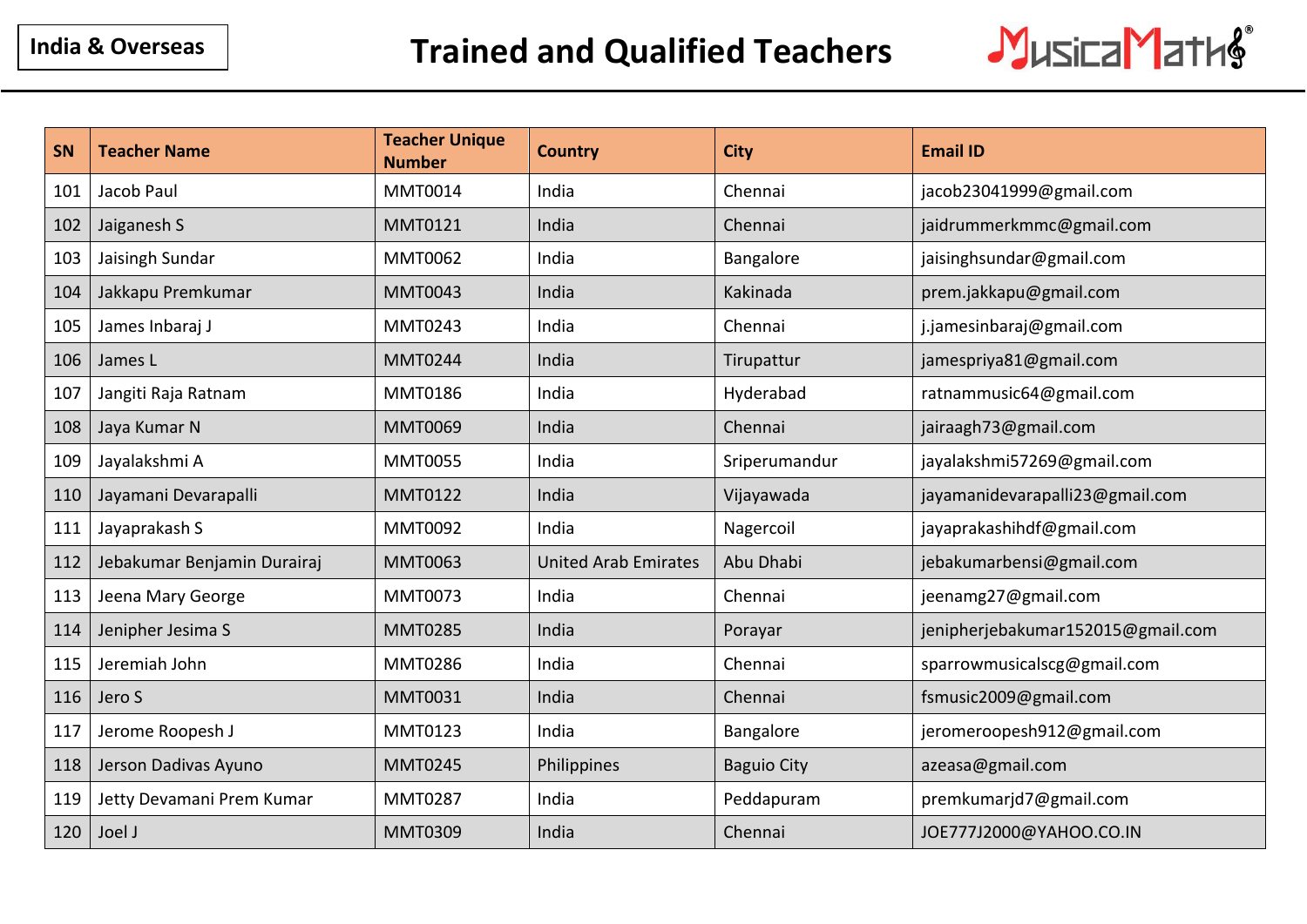

| <b>SN</b> | <b>Teacher Name</b>     | <b>Teacher Unique</b><br><b>Number</b> | <b>Country</b>              | <b>City</b>         | <b>Email ID</b>                |
|-----------|-------------------------|----------------------------------------|-----------------------------|---------------------|--------------------------------|
| 121       | Joel Swithin Shiri      | <b>MMT0044</b>                         | India                       | Mysore              | joelshiri82@gmail.com          |
| 122       | John Asir               | <b>MMT0187</b>                         | India                       | Chennai             | rhythmjohn66@gmail.com         |
| 123       | John Paul E R           | <b>MMT0002</b>                         | India                       | Chennai             | johnleeschoolofmusic@gmail.com |
| 124       | John Peter I            | <b>MMT0246</b>                         | India                       | Chennai             | johnpeter7458@gmail.com        |
| 125       | John Solomon A          | MMT0124                                | India                       | Bangalore           | truelight.john@gmail.com       |
| 126       | John Suresh Martin      | <b>MMT0247</b>                         | India                       | Coimbatore          | sureshmartin2006@gmail.com     |
| 127       | Johnson Christdas       | MMT0310                                | India                       | Madurai             | johnsonchristdas@gmail.com     |
| 128       | Johnson Paul Daniel     | <b>MMT0188</b>                         | India                       | Navanagar, Bagalkot | jpdjohnny@gmail.com            |
| 129       | Johnsonbabu M           | MMT0125                                | India                       | Chennai             | mjohnsonbabu@gmail.com         |
| 130       | Joseph W                | <b>MMT0248</b>                         | India                       | Vellore             | joseph9486049879@gmail.com     |
| 131       | Joshua Daniel           | <b>MMT0094</b>                         | India                       | Chennai             | joshuadaniel003@gmail.com      |
| 132       | Joshua P                | <b>MMT0005</b>                         | India                       | Chennai             | joshua.josh20@gmail.com        |
| 133       | Joshwa M                | <b>MMT0249</b>                         | India                       | Chennai             | joshwa026@gmail.com            |
| 134       | Joyce Shobana Celeena   | <b>MMT0030</b>                         | <b>United Arab Emirates</b> | Sharjah             | celeenajoyce@gmail.com         |
| 135       | Justin Samson J         | <b>MMT0018</b>                         | India                       | Chennai             | jusam008@gmail.com             |
| 136       | Jyothi Babu M S C       | <b>MMT0250</b>                         | India                       | Rajahmundry         | mscjbabu27@gmail.com           |
| 137       | Kamalakannan R          | MMT0126                                | India                       | Chennai             | library@sairampoly.edu.in      |
| 138       | <b>Kanmalay George</b>  | <b>MMT0189</b>                         | India                       | Chennai             | kanmalaygeorge@gmail.com       |
| 139       | Karamjit                | <b>MMT0288</b>                         | India                       | Nakodar             | karamjitkaku@gmail.com         |
| 140       | Karthik Balasubramaniam | <b>MMT0064</b>                         | <b>United Arab Emirates</b> | Dubai               | info.nsamusic@gmail.com        |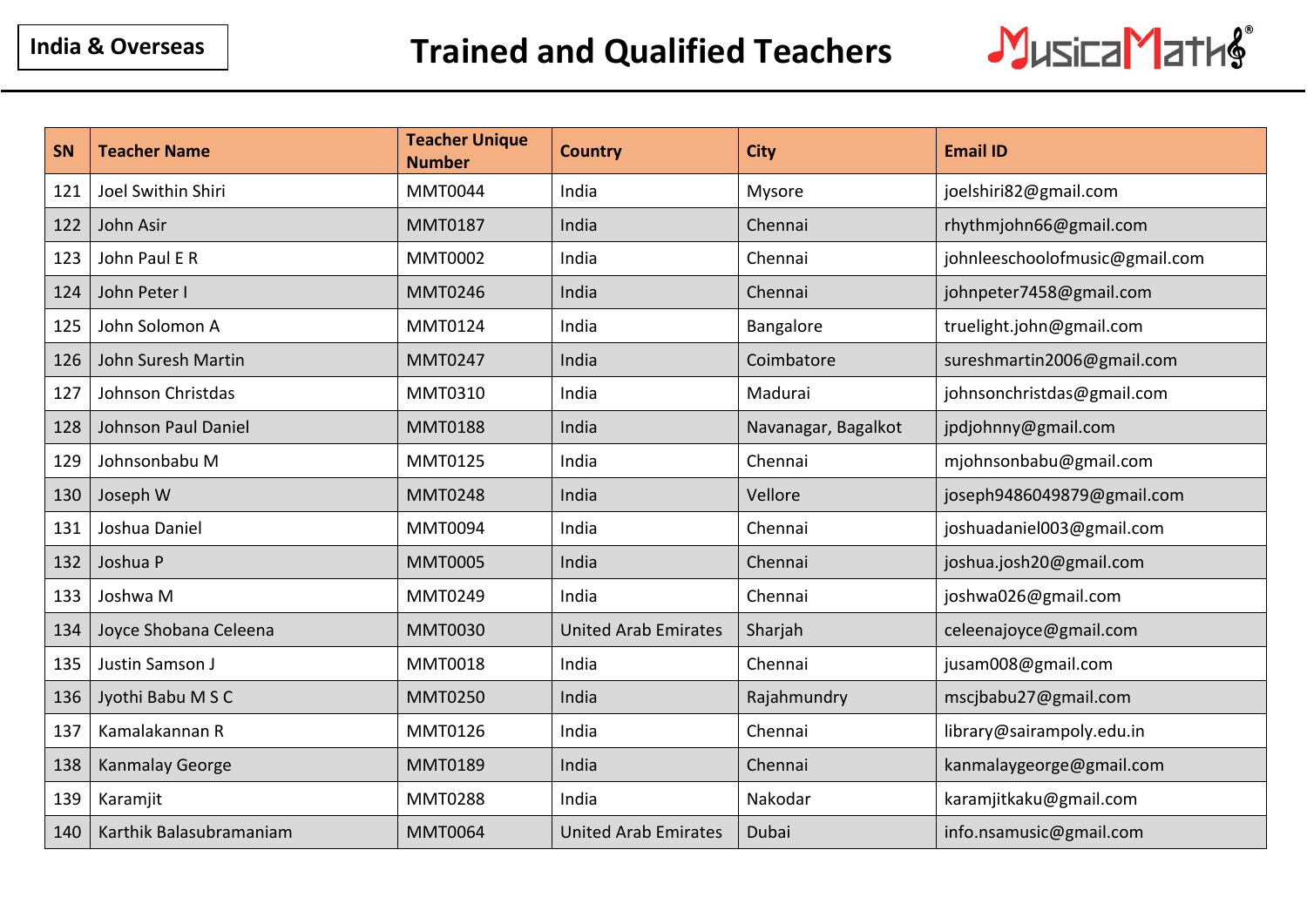

| SN  | <b>Teacher Name</b>   | <b>Teacher Unique</b><br><b>Number</b> | <b>Country</b> | <b>City</b> | <b>Email ID</b>                  |
|-----|-----------------------|----------------------------------------|----------------|-------------|----------------------------------|
| 141 | Karthikesan S         | <b>MMT0127</b>                         | India          | Chennai     | nskarthikesan@gmail.com          |
| 142 | Karthikeyan M         | <b>MMT0251</b>                         | India          | Chennai     | noteskarthik@gmail.com           |
| 143 | Karthikeyan S         | <b>MMT0252</b>                         | India          | Ranipet     | skarthikviolin@gmail.com         |
| 144 | Kartik D              | <b>MMT0253</b>                         | India          | Vellore     | karthickmusic2013@gmail.com      |
| 145 | Karunakaran V         | <b>MMT0128</b>                         | India          | Ranipet     | divinemusicacademy2014@gmail.com |
| 146 | Karunanidhi B         | <b>MMT0223</b>                         | India          | Chennai     | atmoravikaruna@gmail.com         |
| 147 | Kavi Arasan S         | <b>MMT0129</b>                         | India          | Chennai     | kavi25arasan@gmail.com           |
| 148 | Kavitha Sundhar       | <b>MMT0130</b>                         | India          | Chennai     | keys.kavitha@gmail.com           |
| 149 | <b>Kevin Moses</b>    | <b>MMT0254</b>                         | India          | Mysore      | moseskevin124@gmail.com          |
| 150 | Kingsly A             | <b>MMT0255</b>                         | India          | Trichy      | Kingslymusican@gmail.com         |
| 151 | Kingsly Christopher K | <b>MMT0256</b>                         | India          | Vellore     | kingsly28031987@gmail.com        |
| 152 | Kirtivasan V          | <b>MMT0131</b>                         | India          | Chennai     | v.kirtivasan@gmail.com           |
| 153 | Kishore Kumar B       | <b>MMT0289</b>                         | India          | Vellore     | bkishorelal@gmail.com            |
| 154 | <b>Kithion A</b>      | <b>MMT0190</b>                         | India          | Chennai     | premgid6@gmail.com               |
| 155 | Komal Gupta           | <b>MMT0257</b>                         | India          | Gurugram    | komalrocks12@gmail.com           |
| 156 | Kotra Paul Sundaram   | <b>MMT0290</b>                         | India          | Kovvur      | paulsundaram.kotra55@gmail.com   |
| 157 | Kotteeswaran          | <b>MMT0088</b>                         | India          | Chennai     | kottee1512@gmail.com             |
| 158 | Krishna JTS           | <b>MMT0045</b>                         | India          | Chennai     | jtskrishnamusic@gmail.com        |
| 159 | Krishna Murthy R      | MMT0291                                | India          | Bangalore   | musicmane.bangalore@gmail.com    |
| 160 | Krishnakumari         | MMT0191                                | India          | Chennai     | krishnakumarimusic@gmail.com     |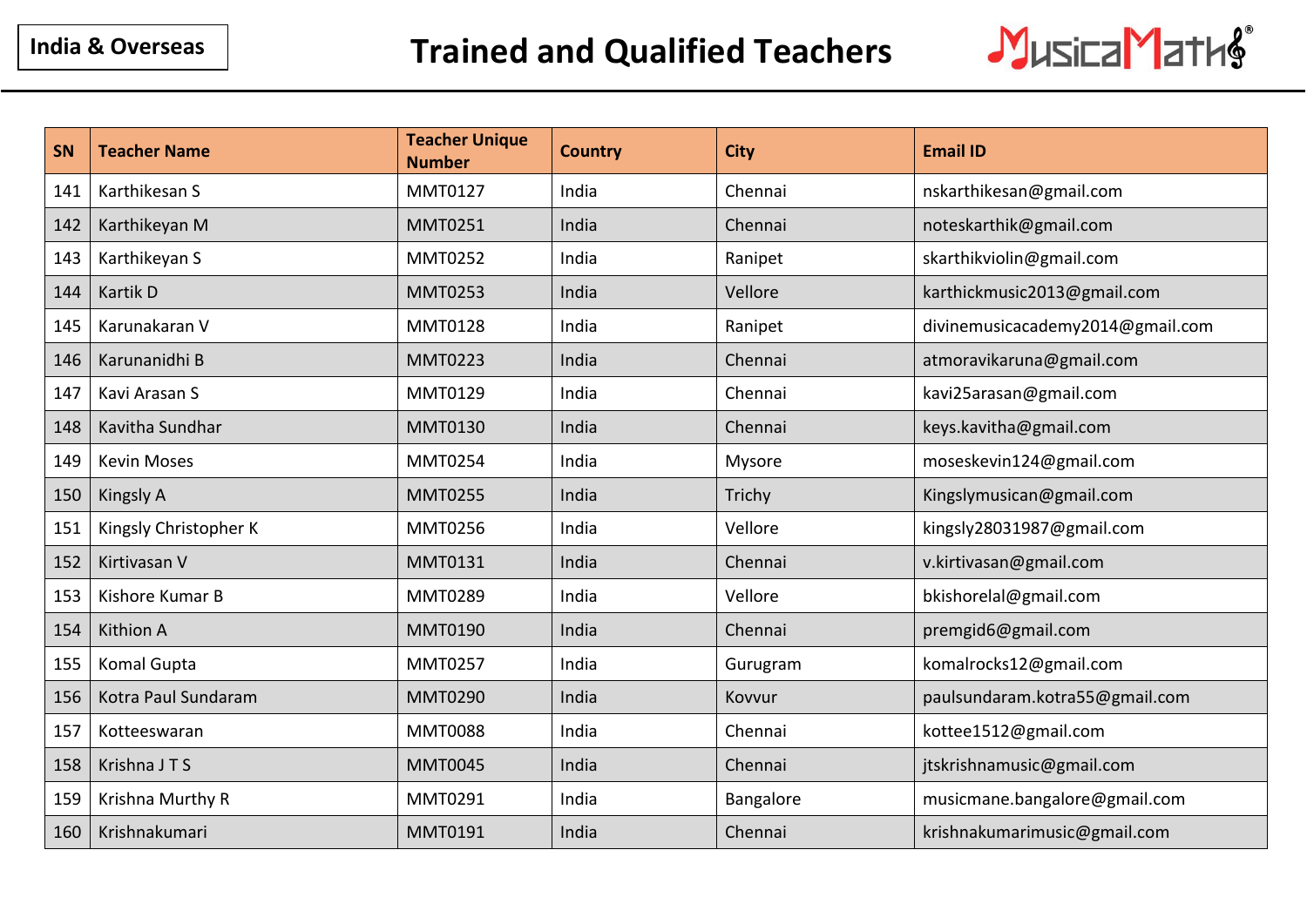

| <b>SN</b> | <b>Teacher Name</b>       | <b>Teacher Unique</b><br><b>Number</b> | <b>Country</b> | <b>City</b> | <b>Email ID</b>                     |
|-----------|---------------------------|----------------------------------------|----------------|-------------|-------------------------------------|
| 161       | Krishnan R                | <b>MMT0224</b>                         | India          | Chennai     | reachkrishnan@ymail.com             |
| 162       | Kudakwashe Nyagano        | <b>MMT0192</b>                         | Zimbabwe       | Harare      | knyagano@gmail.com                  |
| 163       | Kullayi Shareef D         | <b>MMT0057</b>                         | India          | Chennai     | sweetsun_27@yahoo.co.in             |
| 164       | Kumaravel J               | <b>MMT0193</b>                         | India          | Chennai     | matthewlevi2367@gmail.com           |
| 165       | Lakshmi Ajith             | <b>MMT0292</b>                         | India          | Kottayam    | lakshmiajith614@gmail.com           |
| 166       | Landa Vikash              | <b>MMT0307</b>                         | India          | Mysore      | nethanyavikas@gmail.com             |
| 167       | Lazarus Kustan Fernandes  | <b>MMT0084</b>                         | India          | Mumbai      | lazaruskustan@gmail.com             |
| 168       | Lloyd Victor Alby         | <b>MMT0077</b>                         | India          | Chennai     | lloydarcher20@yahoo.com             |
| 169       | Loga Subramanian P        | MMT0132                                | India          | Chennai     | logu7371@gmail.com                  |
| 170       | Madhan K                  | <b>MMT0194</b>                         | India          | Vellore     | roto.madhan@gmail.com               |
| 171       | Madhesvaran S V           | MMT0133                                | India          | Namakkal    | mmusicmadhes@gmail.com              |
| 172       | Magarantha Tamil A        | <b>MMT0134</b>                         | India          | Chennai     | eddieash63@gmail.com                |
| 173       | Magendran T               | MMT0135                                | India          | Chennai     | mageshkeys@gmail.com                |
| 174       | Mahalakshmi Balaji        | <b>MMT0195</b>                         | India          | Bangalore   | mahalakshmi.pk@gmail.com            |
| 175       | Mahesh B                  | MMT0293                                | India          | Chennai     | sun.bmahesh@gmail.com               |
| 176       | Mandala Enosh             | <b>MMT0026</b>                         | India          | Kakinada    | enosh.elohehesad@gmail.com          |
| 177       | Manikandan E              | MMT0136                                | India          | Chennai     | m50manikandan@gmail.com             |
| 178       | Mariajemimah Suneeram     | <b>MMT0294</b>                         | India          | Vellore     | k.jemimahsuneeram@gmail.com         |
| 179       | Matcha Vijaya Sekhar Babu | <b>MMT0024</b>                         | India          | Kakinada    | musicmiraclesvijayshekhar@gmail.com |
| 180       | Meeralal S                | <b>MMT0258</b>                         | India          | Chennai     | s.meeralalkeys001@gmail.com         |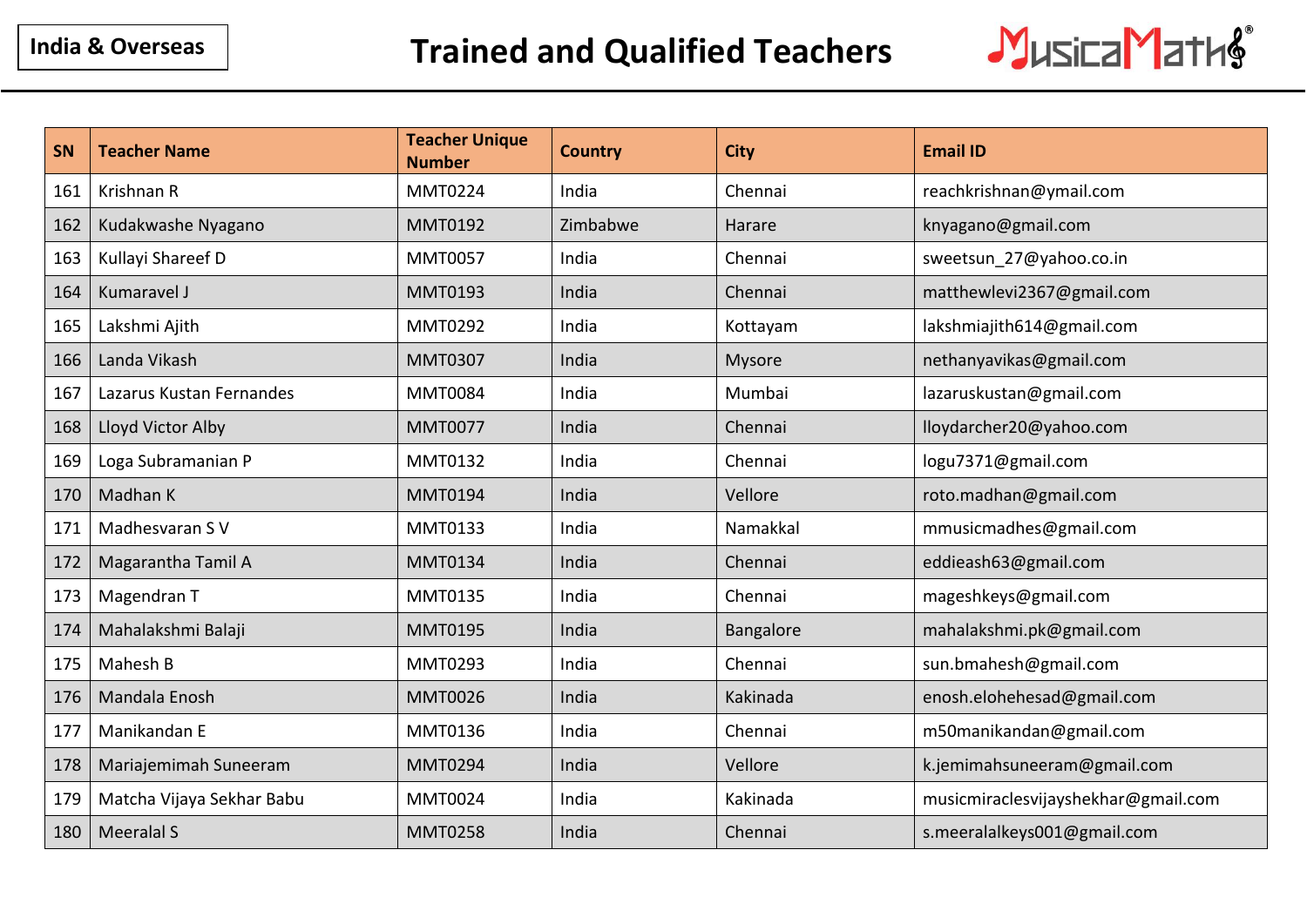

| SN  | <b>Teacher Name</b>      | <b>Teacher Unique</b><br><b>Number</b> | <b>Country</b> | <b>City</b>    | <b>Email ID</b>                 |
|-----|--------------------------|----------------------------------------|----------------|----------------|---------------------------------|
| 181 | <b>Melita Moses</b>      | MMT0137                                | India          | Kollegal       | melita.ammu@gmail.com           |
| 182 | Melvin Irudhaya Raj M    | <b>MMT0259</b>                         | India          | Chennai        | melvinmech15@gmail.com          |
| 183 | Melvin John S            | <b>MMT0138</b>                         | India          | Chennai        | melvinjon08@gmail.com           |
| 184 | <b>Michel Bussa</b>      | <b>MMT0311</b>                         | India          | Repalle        | michelbussa2@gmail.com          |
| 185 | Mithra R                 | MMT0139                                | India          | Chennai        | mithrashankar@gmail.com         |
| 186 | Mohanapunnagai J         | <b>MMT0260</b>                         | India          | Tindivanam     | jmonasmile123@gmail.com         |
| 187 | Money Kumar              | <b>MMT0261</b>                         | India          | Jalandhar      | mmoney2999@gmail.com            |
| 188 | Mortha Ernest Aseervadam | <b>MMT0051</b>                         | India          | Kakinada       | ernestashi@gmail.com            |
| 189 | Muhammad G M             | <b>MMT0046</b>                         | India          | Coimbatore     | gmmuhammadmusic@gmail.com       |
| 190 | Murugan B                | <b>MMT0262</b>                         | India          | Chennai        | balufriendsmelodies72@gmail.com |
| 191 | Narashimman S            | <b>MMT0079</b>                         | India          | Chennai        | s.narashimman@gmail.com         |
| 192 | Naveen Prabhakaran S     | <b>MMT0140</b>                         | India          | Chennai        | naveen08c@gmail.com             |
| 193 | Naveen R                 | MMT0141                                | India          | Chennai        | navsur1993@gmail.com            |
| 194 | Nelson R                 | <b>MMT0196</b>                         | India          | Chennai        | r.nelson2751996@gmail.com       |
| 195 | Nickulas Nelson G        | MMT0197                                | India          | Chennai        | nickulasnelson@gmail.com        |
| 196 | Nyasha Cliff Makubalo    | <b>MMT0198</b>                         | South Africa   | Johannesburg   | nyashamakubalo5@gmail.com       |
| 197 | Olatubosun Adedolapo     | <b>MMT0199</b>                         | Nigeria        | Orile - Iganmu | Dollydlp1@gmail.com             |
| 198 | Packiaraj R              | <b>MMT0263</b>                         | India          | Coimbatore     | megamusiccare@gmail.com         |
| 199 | Pandi Murugan N          | MMT0142                                | India          | Madurai        | pandimuruganjeeva@gmail.com     |
| 200 | Panini Deraje            | <b>MMT0027</b>                         | India          | Bangalore      | paninideraje@gmail.com          |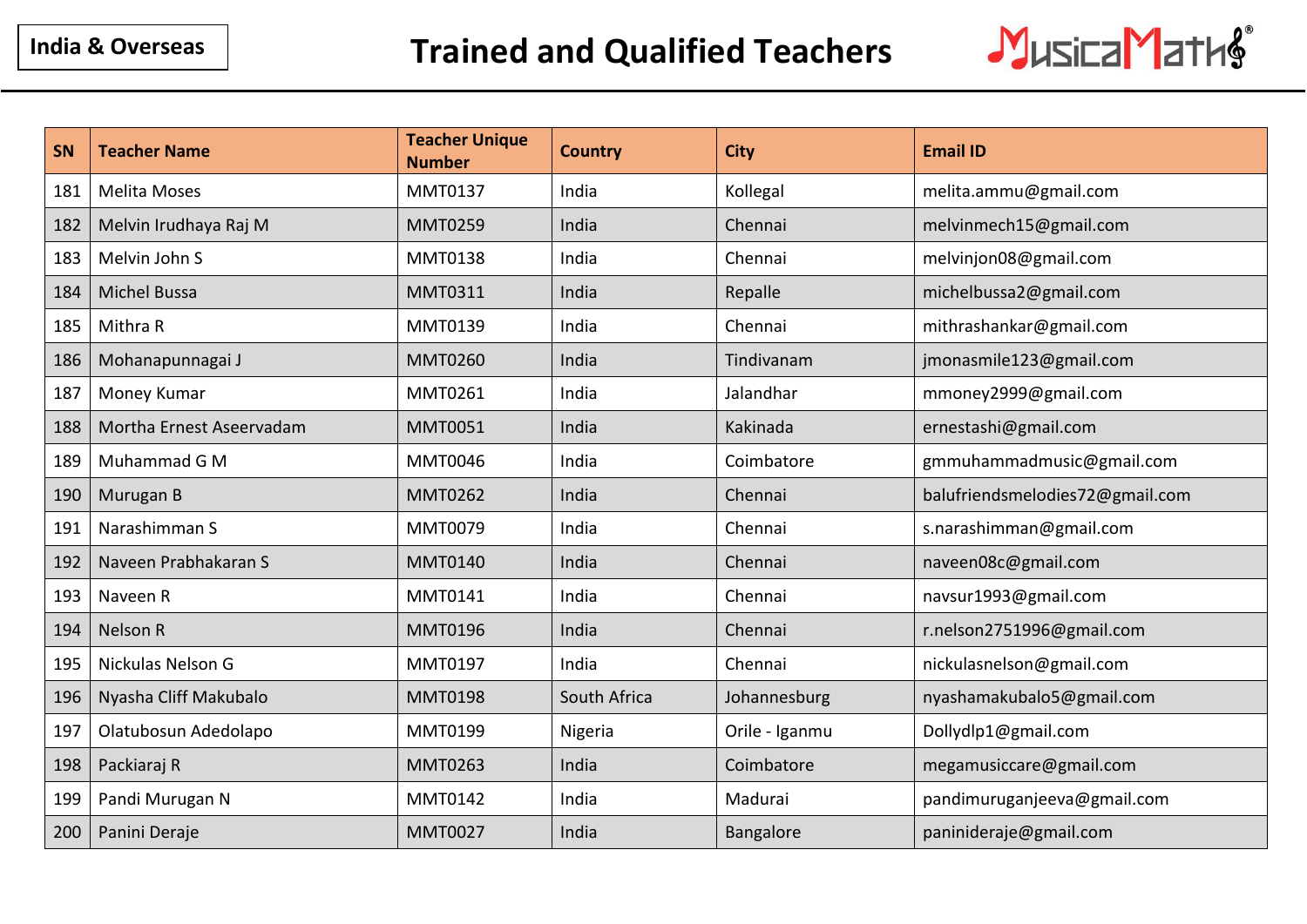

| SN  | <b>Teacher Name</b>    | <b>Teacher Unique</b><br><b>Number</b> | <b>Country</b> | <b>City</b>        | <b>Email ID</b>                  |
|-----|------------------------|----------------------------------------|----------------|--------------------|----------------------------------|
| 201 | Panneerselvam R        | MMT0143                                | India          | Chennai            | pannerselvam615@gmail.com        |
| 202 | Paras Gowda            | <b>MMT0295</b>                         | India          | Delhi              | joshua.parasgowda@gmail.com      |
| 203 | Parimala B             | MMT0093                                | India          | Chennai            | pocobabu@gmail.com               |
| 204 | Paul Immanuel          | <b>MMT0021</b>                         | India          | Chennai            | divineorc@gmail.com              |
| 205 | Paul Sitambo           | <b>MMT0200</b>                         | Zimbabwe       | Harare             | sitambopaulya@gmail.com          |
| 206 | Paulmohan O            | <b>MMT0264</b>                         | India          | <b>KRISHNAGIRI</b> | mpaul9495@gmail.com              |
| 207 | Percy Mhariwa          | <b>MMT0201</b>                         | Zimbabwe       | Harare             | mhariwap@gmail.com               |
| 208 | Periya Boopathi M      | <b>MMT0090</b>                         | India          | Sivaganga          | periyaboopathiboopathi@gmail.com |
| 209 | Prabakaran P           | <b>MMT0144</b>                         | India          | Chennai            | saiparvathmusicacademy@gmail.com |
| 210 | Prabanjan T            | <b>MMT0089</b>                         | India          | Dharmapuri         | tprabanjan.praba@gmail.com       |
| 211 | Prabu P                | <b>MMT0202</b>                         | India          | Kancheepuram       | prabup418@gmail.com              |
| 212 | Prabudoss G            | <b>MMT0265</b>                         | India          | Walajapet          | prabudossberlin@gmail.com        |
| 213 | Pradeep Rodrigo J M    | <b>MMT0145</b>                         | Sri Lanka      | Colombo            | pradeeprodrigo27@gmail.com       |
| 214 | Prahlad S              | <b>MMT0075</b>                         | India          | Chennai            | drummersonline3@gmail.com        |
| 215 | Prakasa Rao K J        | <b>MMT0296</b>                         | India          | Rajahmundry        | prakashmusic1964@gmail.com       |
| 216 | Prakash Sekar          | <b>MMT0052</b>                         | India          | Chennai            | saranprakash09@gmail.com         |
| 217 | Pranay Kolkar          | MMT0312                                | India          | Belgaum            | pranaykolkar@gmail.com           |
| 218 | Prasanna Lakshmi A     | <b>MMT0203</b>                         | India          | Chennai            | prasannalakshmimaga138@gmail.com |
| 219 | Prashanth Aaradhya     | <b>MMT0085</b>                         | India          | Mysore             | prashanth.aantharya@gmail.com    |
| 220 | Prashanth Martin Agera | <b>MMT0039</b>                         | India          | Bangalore          | manuagera@gmail.com              |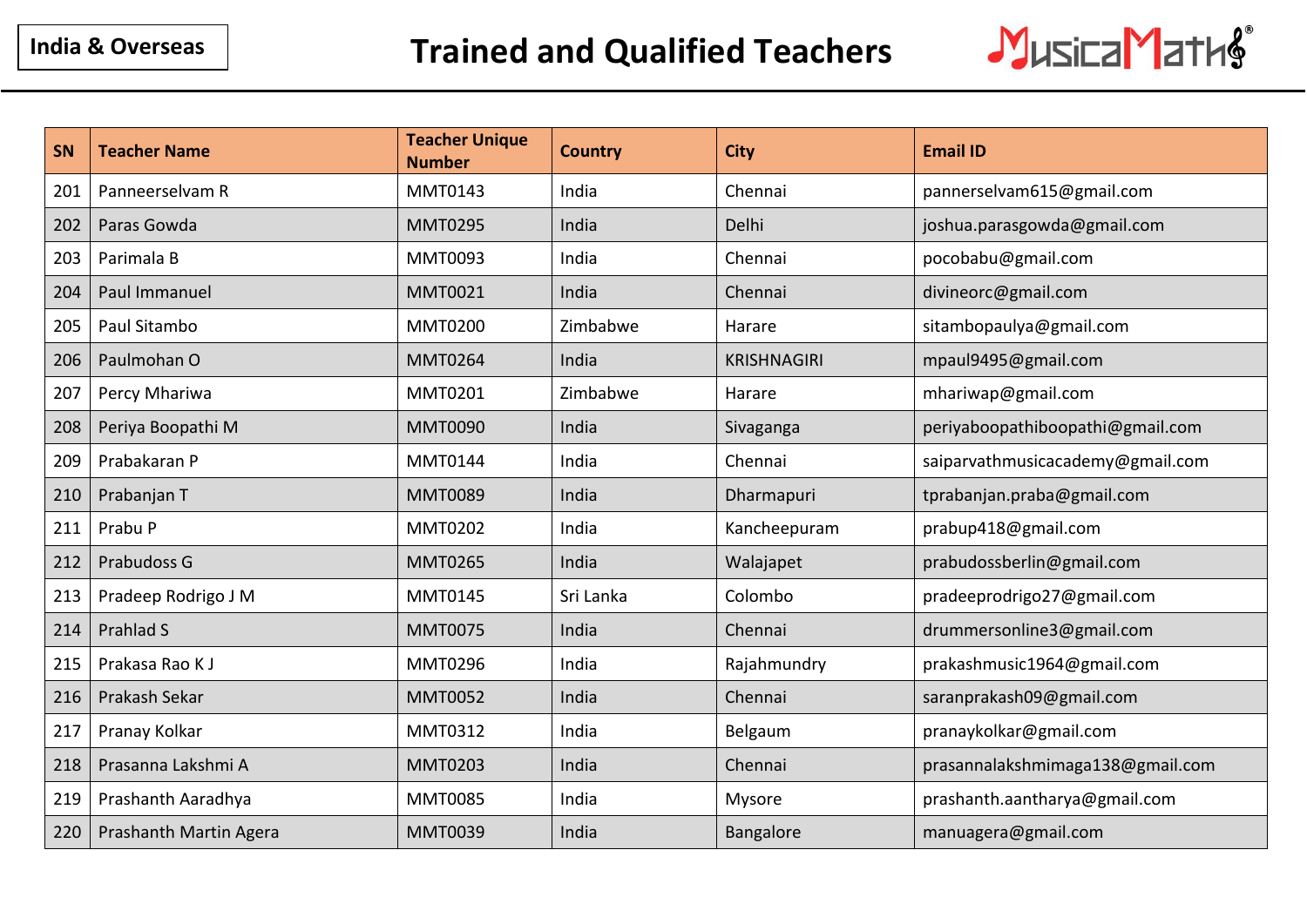

| SN  | <b>Teacher Name</b>            | <b>Teacher Unique</b><br><b>Number</b> | <b>Country</b>                 | <b>City</b>  | <b>Email ID</b>                  |
|-----|--------------------------------|----------------------------------------|--------------------------------|--------------|----------------------------------|
| 221 | Prem J                         | <b>MMT0146</b>                         | India                          | Chennai      | premsrinishaa@gmail.com          |
| 222 | Priyanga Arul                  | <b>MMT0266</b>                         | India                          | Chennai      | priyangarul.pa@gmail.com         |
| 223 | Purushothaman R                | <b>MMT0204</b>                         | India                          | Chennai      | willipurush@gmail.com            |
| 224 | Raajesh R                      | <b>MMT0147</b>                         | India                          | Chennai      | santhoshiinisaimazhai@gmail.com  |
| 225 | Rajan J                        | MMT0313                                | India                          | Madurai      | Musicbeatsdrumsacademy@gmail.com |
| 226 | Rajasekaran M                  | <b>MMT0205</b>                         | India                          | Coimbatore   | rajasekaran.m23@gmail.com        |
| 227 | Rajeev Subhashchandra Bhalerao | <b>MMT0297</b>                         | India                          | Faridabad    | rajeev.bhalerao2014@gmail.com    |
| 228 | Rajendran R                    | <b>MMT0267</b>                         | India                          | Chennai      | musicraaj65@gmail.com            |
| 229 | Rajesh                         | <b>MMT0148</b>                         | India                          | Chennai      | rajeshkeyboard@gmail.com         |
| 230 | Rajeswari M                    | <b>MMT0206</b>                         | India                          | Coimbatore   | rajraji.m23@gmail.com            |
| 231 | Raju Kommu                     | <b>MMT0268</b>                         | India                          | Kakinada     | paulrajmusic7@gmail.com          |
| 232 | Raju R                         | <b>MMT0149</b>                         | India                          | Chennai      | gospelschoolofmusic@gmail.com    |
| 233 | Raju Siddela                   | <b>MMT0150</b>                         | India                          | Vijayawada   | rajsiddela9252@gmail.com         |
| 234 | Ramesh S                       | <b>MMT0035</b>                         | India                          | Chennai      | rameshsomalingam@gmail.com       |
| 235 | Ramya T                        | MMT0269                                | India                          | Tindivanam   | ramyavasugit@gmail.com           |
| 236 | Ratnam Manelli V               | <b>MMT0314</b>                         | India                          | Kovvur       | ratnamvm@gmail.com               |
| 237 | Ravi Divyanathan               | <b>MMT0151</b>                         | India                          | Mumbai       | ravidivyanathan@gmail.com        |
| 238 | Reegan Arokiaraj J             | <b>MMT0152</b>                         | India                          | Chennai      | reeganj777@gmail.com             |
| 239 | Reshma Raj                     | MMT0153                                | <b>United Arab</b><br>Emirates | Rasalkhaimah | reshureshu068@gmail.com          |
| 240 | <b>Richard Wurmbrand J</b>     | <b>MMT0006</b>                         | India                          | Chennai      | rich.gric@gmail.com              |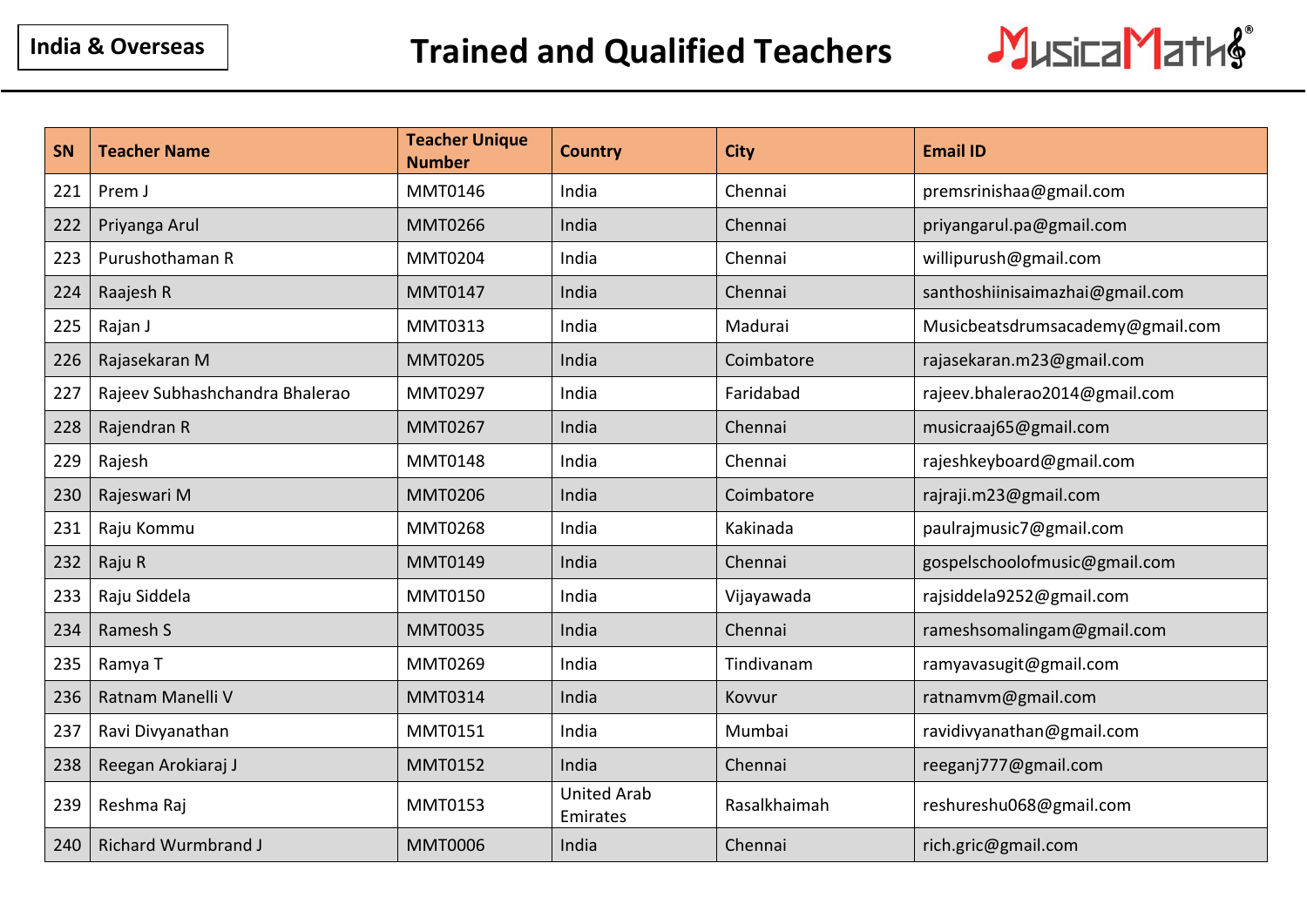

| SN  | <b>Teacher Name</b>        | <b>Teacher Unique</b><br><b>Number</b> | <b>Country</b> | <b>City</b>    | <b>Email ID</b>              |
|-----|----------------------------|----------------------------------------|----------------|----------------|------------------------------|
| 241 | Rithesh Kumar R            | <b>MMT0082</b>                         | India          | Chennai        | ritheshrkumar@gmail.com      |
| 242 | Roslin Swetha K            | <b>MMT0270</b>                         | India          | Chennai        | Roslinagnus222@gmail.com     |
| 243 | Rupert Arun Monteiro       | <b>MMT0036</b>                         | India          | Bangalore      | sunshinerup@gmail.com        |
| 244 | Sai Ragavendhar M          | <b>MMT0083</b>                         | India          | Chennai        | saikeyboard@gmail.com        |
| 245 | Sai Vigneshwar M           | <b>MMT0068</b>                         | India          | Chennai        | vigneshwarsai8@gmail.com     |
| 246 | Sam Jeba Kumar L           | <b>MMT0154</b>                         | India          | Chengalpatu    | samjebastion22@gmail.com     |
| 247 | Samson Prakash             | <b>MMT0207</b>                         | India          | Chennai        | sam143prakash@gmail.com      |
| 248 | Samson Raj B               | <b>MMT0315</b>                         | India          | Coimbatore     | samsonraj42@gmail.com        |
| 249 | Samuel Edwin               | <b>MMT0058</b>                         | India          | Bangalore      | samedwin592@gmail.com        |
| 250 | Samuel J Gnanaraj          | <b>MMT0208</b>                         | India          | Chennai        | sjgnanaraj@yahoo.co.in       |
| 251 | Sangeeta P                 | <b>MMT0060</b>                         | India          | Kanchipuram    | premaprint@gmail.com         |
| 252 | Santosh Malladi            | <b>MMT0038</b>                         | India          | Kakinada       | santoshmalladi9@gmail.com    |
| 253 | Sarath Babu S              | <b>MMT0298</b>                         | India          | Chennai        | aumsarath@yahoo.co.in        |
| 254 | Saravanan Kumar            | <b>MMT0081</b>                         | Malaysia       | <b>Taiping</b> | saraprithviraj@gmail.com     |
| 255 | Saravanan V                | MMT0155                                | India          | Chennai        | saravana12389@gmail.com      |
| 256 | Sathish Babu KR            | <b>MMT0156</b>                         | India          | Vellore        | violinsathish@gmail.com      |
| 257 | Sathishkumar S             | MMT0271                                | India          | Vellore        | sathishlogicpro@gmail.com    |
| 258 | Sathyimoorthy S            | <b>MMT0209</b>                         | India          | Chennai        | sthsekar0408@gmail.com       |
| 259 | Satyajeet Singh            | MMT0157                                | India          | Mumbai         | satyajeetsingh0709@gmail.com |
| 260 | Schweetlau Soldome V'Naiud | <b>MMT0022</b>                         | India          | Chennai        | schucp@yahoo.com             |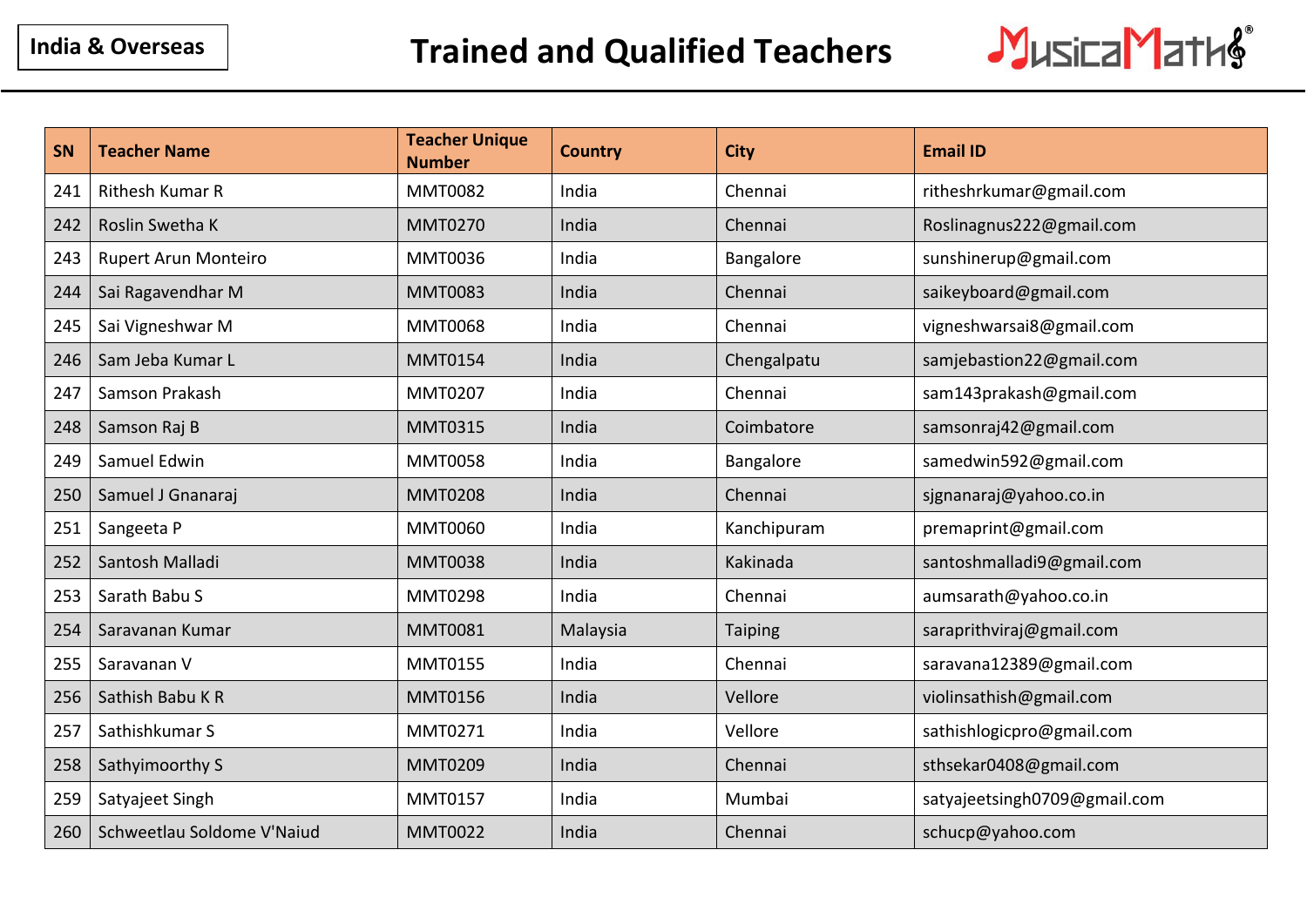

| SN  | <b>Teacher Name</b>         | <b>Teacher Unique</b><br><b>Number</b> | <b>Country</b> | <b>City</b> | <b>Email ID</b>                    |
|-----|-----------------------------|----------------------------------------|----------------|-------------|------------------------------------|
| 261 | Selvakumar Duraipandian D S | <b>MMT0007</b>                         | India          | Chennai     | selavakumarduraipandaian@gmail.com |
| 262 | Selvakumar R                | <b>MMT0272</b>                         | India          | Chennai     | selvadrums@gmail.com               |
| 263 | Selvamani Madhan            | <b>MMT0273</b>                         | India          | Chennai     | madhanselvamani@gmail.com          |
| 264 | Shambo R                    | <b>MMT0047</b>                         | India          | Chennai     | sshammboo@gmail.com                |
| 265 | Shanthi B                   | <b>MMT0015</b>                         | India          | Chennai     | theoriginplayschool@gmail.com      |
| 266 | Shathish Kumar M            | <b>MMT0087</b>                         | India          | Chennai     | poplahari@gmail.com                |
| 267 | Shivanthi Subramaniam       | <b>MMT0158</b>                         | Sri Lanka      | Wattala     | shivisubramaniam@gmail.com         |
| 268 | Shubham Kumar               | <b>MMT0274</b>                         | India          | Dehradun    | shubhamdaniel750@gmail.com         |
| 269 | Siva Prakash T              | <b>MMT0275</b>                         | India          | Arni        | Prakashrekha1977@gmail.com         |
| 270 | Sivakoti Vijayaprasad       | <b>MMT0054</b>                         | India          | Kakinada    | prasadskeys@gmail.com              |
| 271 | Sivakumar K                 | <b>MMT0048</b>                         | India          | Chennai     | keyboardsiva@gmail.com             |
| 272 | Sivapriya Saisubramanian    | <b>MMT0210</b>                         | India          | Chennai     | sivapriyasaisubramanian@gmail.com  |
| 273 | Sridharan R                 | MMT0301                                | India          | Chennai     | ayswarya.89nov@gmail.com           |
| 274 | Srikanth Ogirala            | <b>MMT0276</b>                         | India          | Chennai     | ogirala.srikaanth@yahoo.com        |
| 275 | Srinivasan R K              | <b>MMT0019</b>                         | India          | Chennai     | 3srinivasan67@gmail.com            |
| 276 | Stephen Samuvel T           | <b>MMT0008</b>                         | India          | Chennai     | stephenthangamani2000@gmail.com    |
| 277 | <b>Steve Rox</b>            | <b>MMT0105</b>                         | India          | Vijayawada  | steverox.edu@yahoo.com             |
| 278 | Sugan Prasanna P            | <b>MMT0299</b>                         | India          | Chennai     | sugan.rah2@gmail.com               |
| 279 | Sukumar N                   | <b>MMT0004</b>                         | India          | Bangalore   | sukumarsukumar18@gmail.com         |
| 280 | Sundarapalli Satish         | <b>MMT0159</b>                         | India          | Kakinada    | satishsundarapallisax@gmail.com    |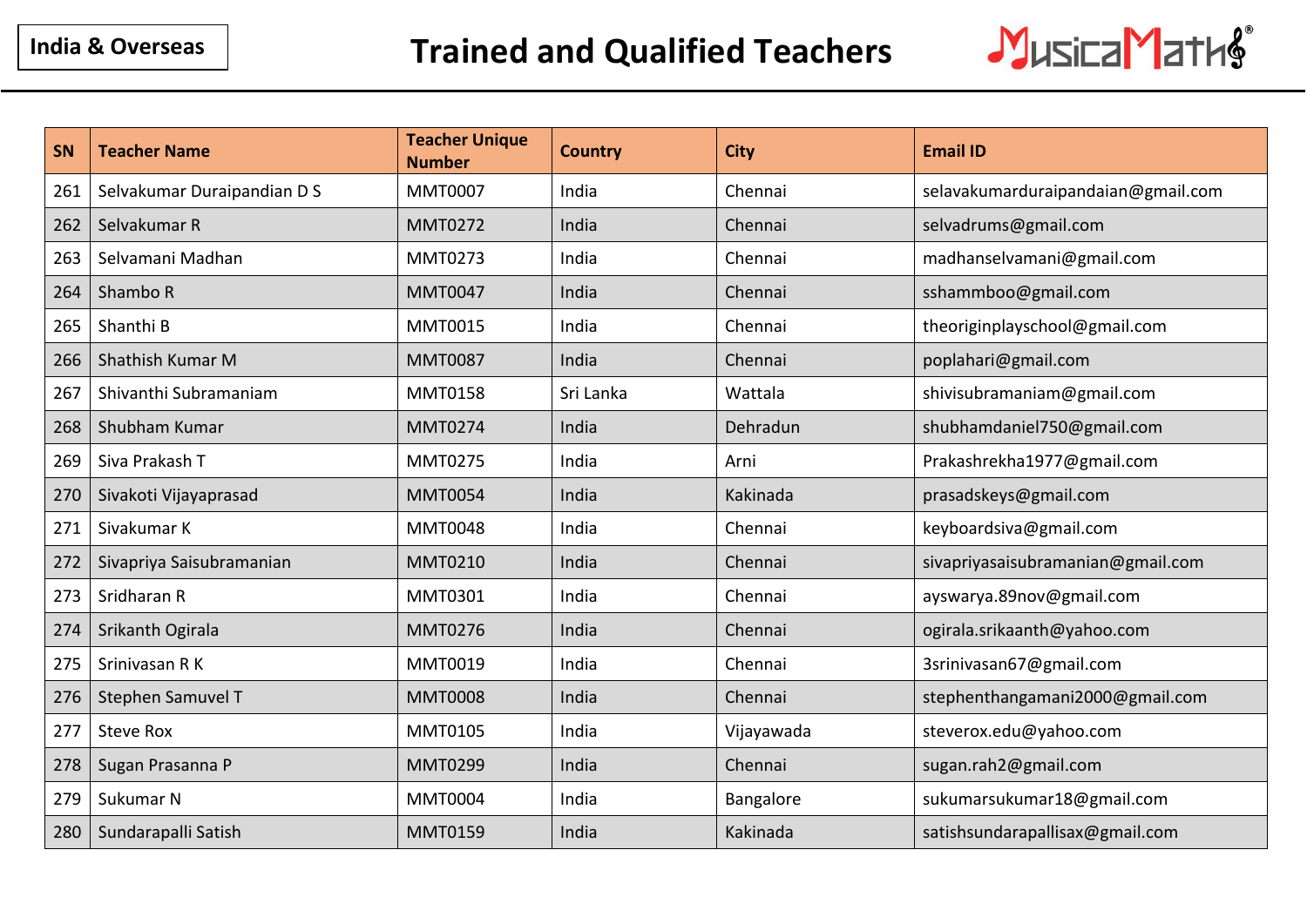

| <b>SN</b> | <b>Teacher Name</b>       | <b>Teacher Unique</b><br><b>Number</b> | <b>Country</b>                  | <b>City</b> | <b>Email ID</b>                   |
|-----------|---------------------------|----------------------------------------|---------------------------------|-------------|-----------------------------------|
| 281       | Suresh Kumar              | <b>MMT0160</b>                         | India                           | Chennai     | sureshkeys1@gmail.com             |
| 282       | Suresh Kumar P            | <b>MMT0029</b>                         | India                           | Kakinada    | sureshkeyz@gmail.com              |
| 283       | Suresh M                  | <b>MMT0080</b>                         | India                           | Chennai     | sureshvarshini33@gmail.com        |
| 284       | Sureshraj R               | <b>MMT0211</b>                         | India                           | Chennai     | sureshrajr@yahoo.com              |
| 285       | Tamil Selvan G            | <b>MMT0074</b>                         | India                           | Chennai     | pdpaquastic1030@gmail.com         |
| 286       | <b>Tamilvel K</b>         | <b>MMT0161</b>                         | India                           | Chennai     | tamizh1812@gmail.com              |
| 287       | Tendayi Cleopatra Ngwenya | <b>MMT0277</b>                         | Botswana                        | Gaborone    | cleopatratendayingwenya@gmail.com |
| 288       | Thamarai Selvan R         | <b>MMT0225</b>                         | India                           | Vellore     | thamaraiselvan.raghu12@gmail.com  |
| 289       | Thamaraimanalan S         | <b>MMT0011</b>                         | India                           | Chennai     | thamaraimnln@gmail.com            |
| 290       | Thangamani Eraniyan       | <b>MMT0212</b>                         | <b>United States of America</b> | Cypress     | talk2gold@gmail.com               |
| 291       | Theagarajan N             | MMT0316                                | India                           | Chennai     | theagarajan1811@gmail.com         |
| 292       | Thiruagniyan J            | <b>MMT0213</b>                         | India                           | Tindivanam  | thiruagni6@gmail.com              |
| 293       | Thirumurugan G            | <b>MMT0214</b>                         | India                           | Chennai     | thiruyuvan08@gmail.com            |
| 294       | Thomas Dinesh L           | <b>MMT0300</b>                         | India                           | Salem       | thomasdinesh12@gmail.com          |
| 295       | Thomas Raj D              | MMT0013                                | India                           | Chennai     | suniltom87@gmail.com              |
| 296       | <b>Thomson Gweshe</b>     | <b>MMT0162</b>                         | Zimbabwe                        | Harare      | thomsongweshe67@gmail.com         |
| 297       | Ugendran J                | <b>MMT0163</b>                         | India                           | Chennai     | djyugey@gmail.com                 |
| 298       | Usharani R                | <b>MMT0278</b>                         | India                           | Chennai     | sunusha197@gmail.com              |
| 299       | Vadivu Mahendran          | <b>MMT0172</b>                         | India                           | Chennai     | senthil.nehs@gmail.com            |
| 300       | Vasantharajan CK          | <b>MMT0065</b>                         | India                           | Chennai     | Musicvasanthck@gmail.com          |